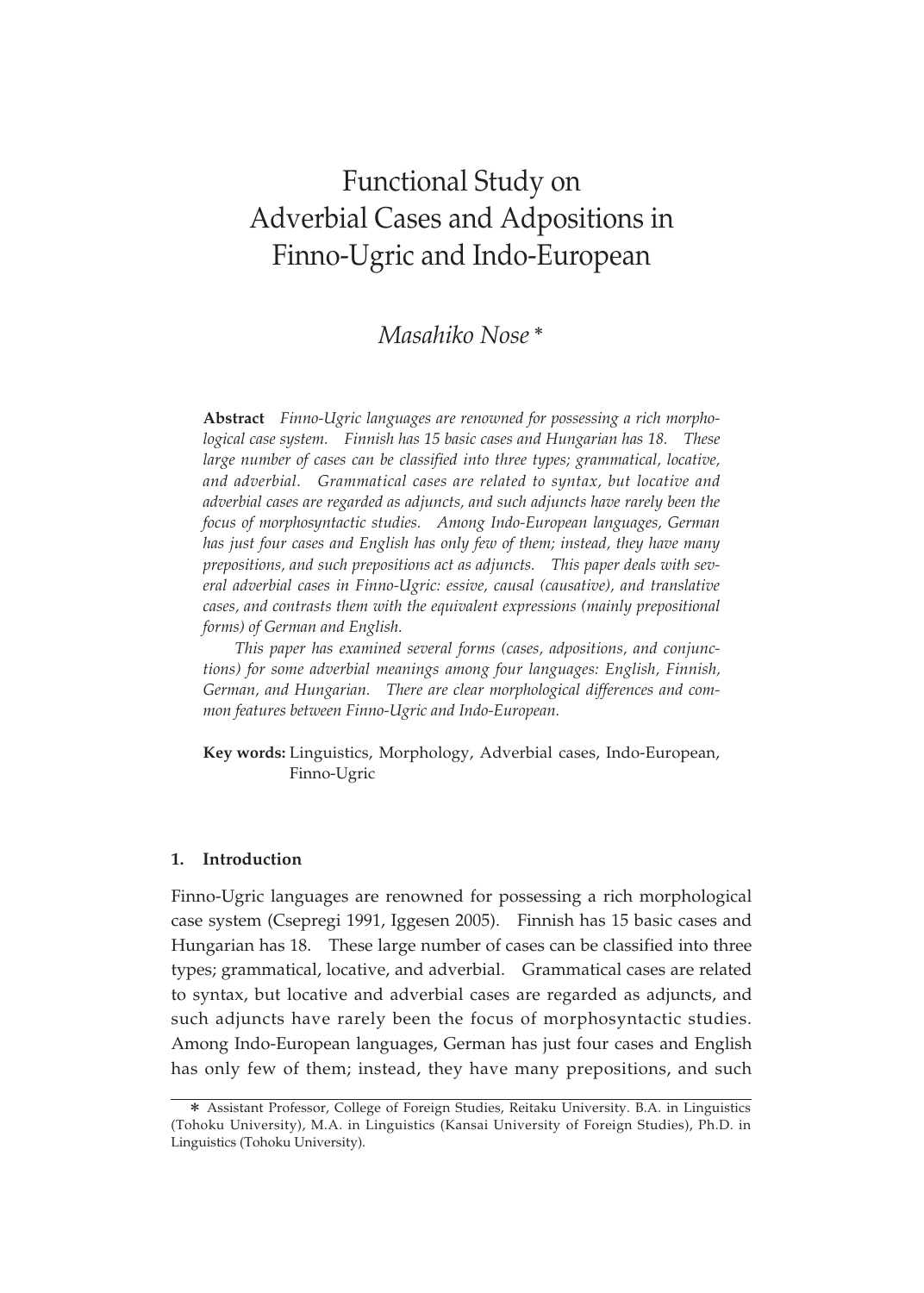prepositions act as adjuncts. This paper deals with several adverbial cases in Finno-Ugric: essive, causal (causative), and translative cases, and contrasts them with the equivalent expressions (mainly prepositional forms) of German and English.

This contrastive study between Finno-Ugric and Indo-European aims to clarify the usages of the adverbial cases and adpositions (prepositions and postpositions), such as essive and translative.

#### **2. Morphological factors of adverbial cases and adpositions**

This paper focuses on morphosemantic characteristics of the cases and adpositions. An additional purpose of this paper is to visualize the degree of usages of adverbial and locative cases and adpositions cross-linguistically. For this, it is necessary to observe types of word formations of adverbial meanings in terms of morphology.

Parallel texts in English, Finnish, German, and Hungarian are examined. The same sentences in each language are selected to observe the morphological differences among them. For example, the Hungarian conjunctive form *azért (that's why)* in (1) consists of the demonstrative pronoun *az (that)* and the causal case *-ért*. In Finnish (2), the form *siksi (that's why)* consists of the demonstrative pronoun *se (it)* and translative case form *-ksi.* Thus, Hungarian and Finnish use the adverbial cases (causal and translative) in order to express a reason. English and German, however, do not have such adverbial cases to express reasons; instead, lexicons (or prepositional forms) are used. In English (3) and German (4), conjunctions<sup>1</sup> *because* and *weil* are used to express the same way.

|            | (1) Hu: Az-ért, mert követnünk kell                                                                                                                                                                                                                                                                                           |                       |  |  |    | a jeleket.           |  |
|------------|-------------------------------------------------------------------------------------------------------------------------------------------------------------------------------------------------------------------------------------------------------------------------------------------------------------------------------|-----------------------|--|--|----|----------------------|--|
|            | that-CAU because respond                                                                                                                                                                                                                                                                                                      |                       |  |  |    | must the omen-PL-ACC |  |
|            | $(2)$ Fi: Si-ksi                                                                                                                                                                                                                                                                                                              | että jokais-en        |  |  | on | seura-ttava ennus-   |  |
|            |                                                                                                                                                                                                                                                                                                                               |                       |  |  |    | merkke-jä.           |  |
|            | it-TRA                                                                                                                                                                                                                                                                                                                        | that something-GEN is |  |  |    | respond-partp omen-  |  |
|            |                                                                                                                                                                                                                                                                                                                               |                       |  |  |    | <b>PART</b>          |  |
| $\sqrt{2}$ | $\mathbf{n}$ and $\mathbf{n}$ and $\mathbf{n}$ and $\mathbf{n}$ and $\mathbf{n}$ and $\mathbf{n}$ and $\mathbf{n}$ and $\mathbf{n}$ and $\mathbf{n}$ and $\mathbf{n}$ and $\mathbf{n}$ and $\mathbf{n}$ and $\mathbf{n}$ and $\mathbf{n}$ and $\mathbf{n}$ and $\mathbf{n}$ and $\mathbf{n}$ and $\mathbf{n}$ and $\mathbf{n$ |                       |  |  |    |                      |  |

(3) En: *Because* we have to respond to omens.

(4) Ge: *Weil* wir den Zeichen folgen müssen. because

# **2.1 Methods and Materials**

This cross-linguistic study will make use of the following method with parallel texts of the four languages. These texts are written in English,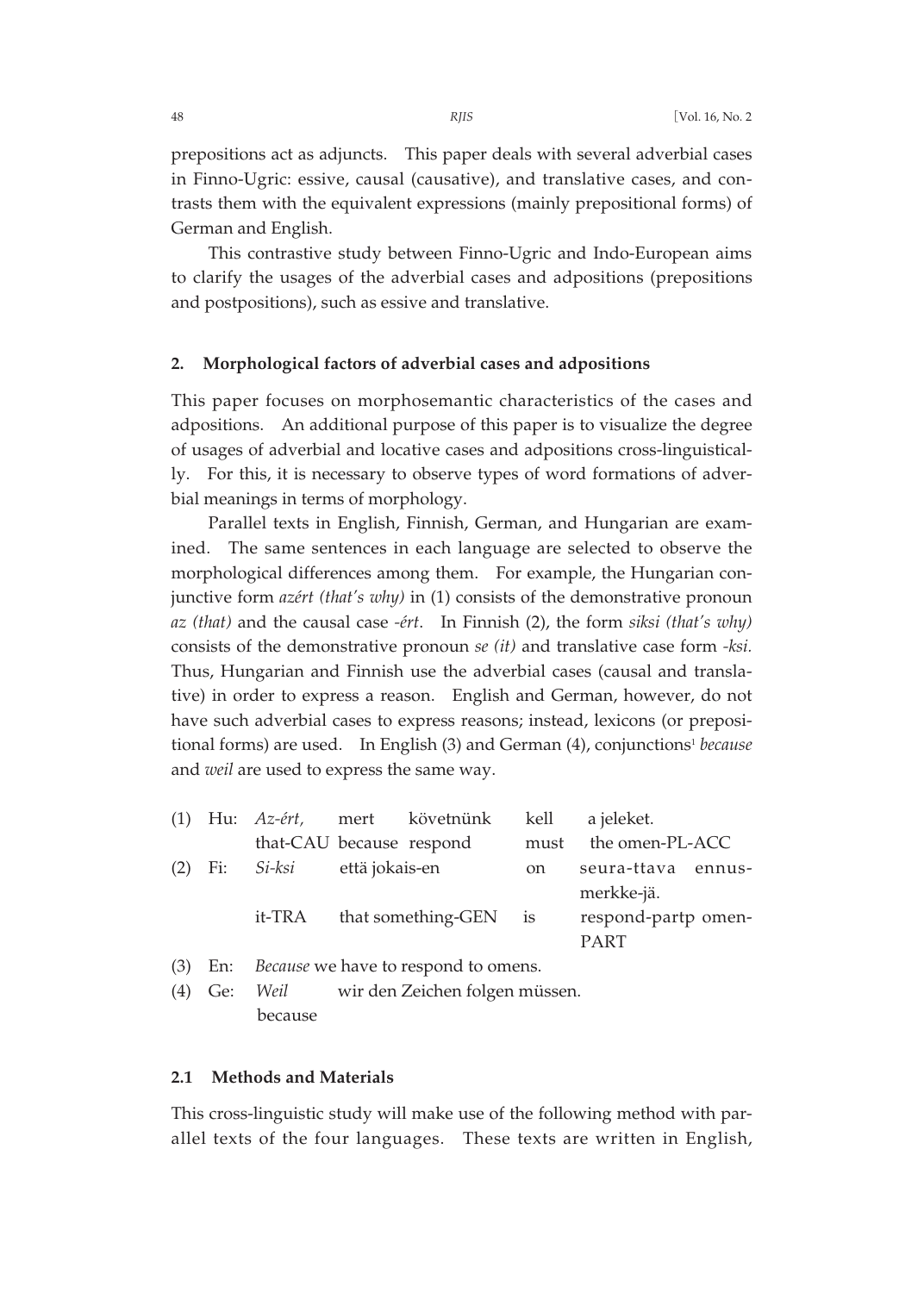Finnish, German, and Hungarian: Paulo Coelho 1988, *The Alchemist*; and Paulo Coelho 1994, *By the river Piedra I sat down and wept.* As similar study that uses parallel texts has been carried out by Stolz (2001).

First, this paper classifies several meanings related to the above adverbial forms, such as Cause, Reason, Purpose, Operation, Position, Role, Manner, and Figurative (cf. Haspelmath & Buchholz 1998, Iggesen 2005, Kortman & König 1992, Nose 2006). Then, an examination is made on the forms that are used to express the above meanings by extracting them from the cross-linguistic parallel texts. The forms observed in the texts are cases (grammatical, locative, adverbial), adpositions (prepositions and postpositions), conjunctions, and other verbal or lexical forms (Csepregi 1991, Hakulinen 2000 Karlsson 1999, Keszler *et al.* 2002). The ultimate aim is to portray the functions by means of a semantic map (Heine *et al.* 1991, Haspelmath 2003).

## **3. Collecting and contrasting the data**

In this section, some examples of adverbial constructions are assembled. This paper uses the parallel texts from the four languages, and gathers the data cross-linguistically. The following meanings in particular are examined: reason and purpose, result, and role. When we consider the cases in Finno-Ugric, it becomes clear that the adverbial cases in Finnish and Hungarian are so widely diverse in meaning<sup>2</sup> (Karlsson 1999, Keszler *et al.*) 2002), and are difficult to analyze in terms of morphosemantics. For that reason, a limited types of adverbial cases ― reason, purpose, result, etc. ― have been selected for this paper.

The meanings are approximately as follows: reason and purpose indicate approximately *from*, or may mean a cause in causal relations. Result indicates *to*, or is used in causal relations, an effect. Finally, a role illustrates *at* or a location (cf. Keszler *et al.* 2002). As a result, the three meanings form a kind of semantic triangle [from-at-to].

Examples:

Reason and Purpose

(5) Alchemist 69

| a. | Fi:Mi-ks-ette      | lähde              | Mekk-aan  | nyt?       |                |
|----|--------------------|--------------------|-----------|------------|----------------|
|    | what-TRA-not leave |                    | Mecca-LOC | now        |                |
|    | b. Hu:Akkor        | mi-ért             | nem indul | $\rho$     | $m \alpha s t$ |
|    |                    |                    |           | Mekká-ba?  |                |
|    | then               | what-CAU not start |           | <b>PRF</b> | now            |
|    |                    |                    |           | Mecca-LOC  |                |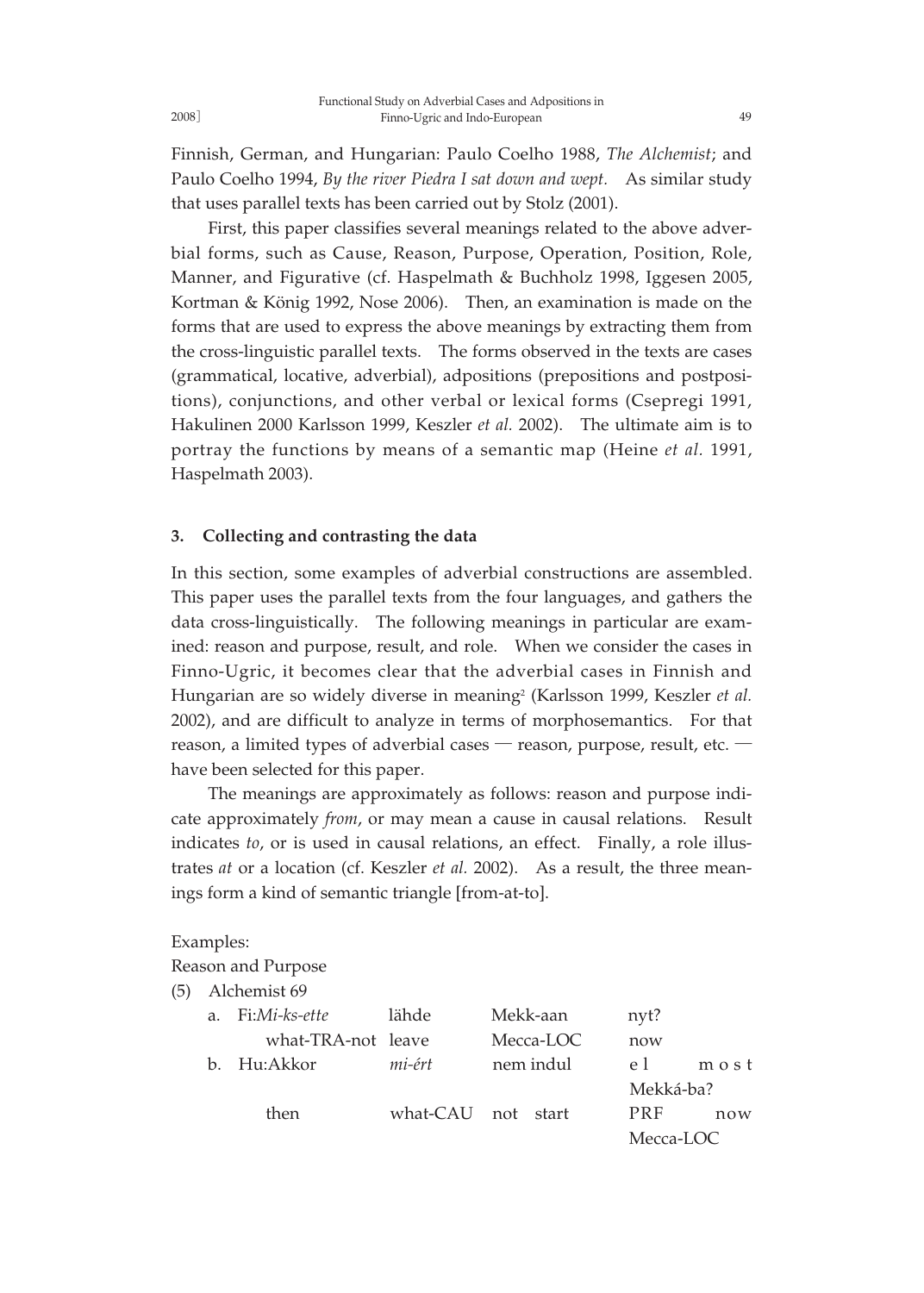| 50 | <b>RIIS</b> | [Vol. 16, No. 2 |
|----|-------------|-----------------|
|----|-------------|-----------------|

|     |    | c. Ge: Wenn das so ist.                     |          | why         |                                                   | warum geht Ihr nicht jetzt nach Mekka? |
|-----|----|---------------------------------------------|----------|-------------|---------------------------------------------------|----------------------------------------|
|     |    | d. En: Well, why don't you go to Mecca now? |          |             |                                                   |                                        |
| (6) |    | Alchemist 27                                |          |             |                                                   |                                        |
|     | a. | $Fi: Tuli-t$                                |          | tietä-mään  |                                                   | uni-sta.                               |
|     |    |                                             |          |             | come-PAST.2SG know-infinitive dream-LOC (elative) |                                        |
|     | b. | Hu: <i>Az-ért</i>                           | jö-ttél, |             | hogy                                              | valami-t                               |
|     |    | that-CAU come-PAST-2SG that                 |          |             |                                                   | something-ACC                          |
|     |    | meg-tud-jál                                 |          | az.         |                                                   | álm-aid-ról.                           |
|     |    | PRF-learn-IMP.2SG                           |          | the         |                                                   | dream-your-LOC (delative)              |
|     |    | c. Ge: Du willst etwas                      |          | <i>über</i> |                                                   | Träume erfahren.                       |
|     |    |                                             |          | over        | dream                                             |                                        |

d. En: You came *so that* you could learn about your dreams.

The examples given in (5) are interrogative sentences, i.e., asking some reason or purpose. All languages use interrogative markers such as *why* in English (5d); the interrogative marker in Finnish (5a) is *miksi*, and in Hungarian, *miért* (5b). The forms *miksi* and *miért* can be analyzed morphologically as *mi-ksi* (what-translative), and *mi-ért* (what-causal), respectively. That is, the translative case-element *-ksi* can be found in Finnish, and the causal case-element *-ért* in Hungarian<sup>3</sup>.

In (6), Finnish (6a) does not use the case system, but expresses the meaning in the form of an infinitive verb. When we express certain reason and purpose meanings, it is possible to create sentences not only by using noun phrases, but also by verb phrases. In Hungarian (6b), the conjunctive marker *azért* is used, and this form consists of the demonstrative pronoun *az (that)* + the causal case *-ért*<sup>4</sup> . In German (6c), preposition *über (on, over, for)* is used, and in English (6d), the conjunctive phrase *so that*. Thus, we see that there are significant differences between the four languages.

# Result

| a. | Fi:Halu-an                               | nähdä kuinka |                   | ihiminen   | muuttuu             |             | $t$ uule-     |
|----|------------------------------------------|--------------|-------------------|------------|---------------------|-------------|---------------|
|    |                                          |              |                   |            |                     |             | ksi.          |
|    | want-1SG                                 | to see how   |                   |            | people change       |             | wind-TRA      |
| b. | Hu:Látni                                 | akar-om,     | hogyan változ-nak |            |                     | az ember-ek |               |
|    |                                          |              |                   |            |                     | vihar-rá.   |               |
|    | to see                                   | want-1SG     | how               | change-3PL |                     |             | the person-PL |
|    |                                          |              |                   |            |                     | wind-TRA    |               |
|    | c. Ge: Ich will sehen, wie sich Menschen |              |                   |            | in Wind verwandeln. |             |               |
|    |                                          |              |                   |            | into wind           |             |               |
|    |                                          |              |                   |            |                     |             |               |

(7) Alchemist 164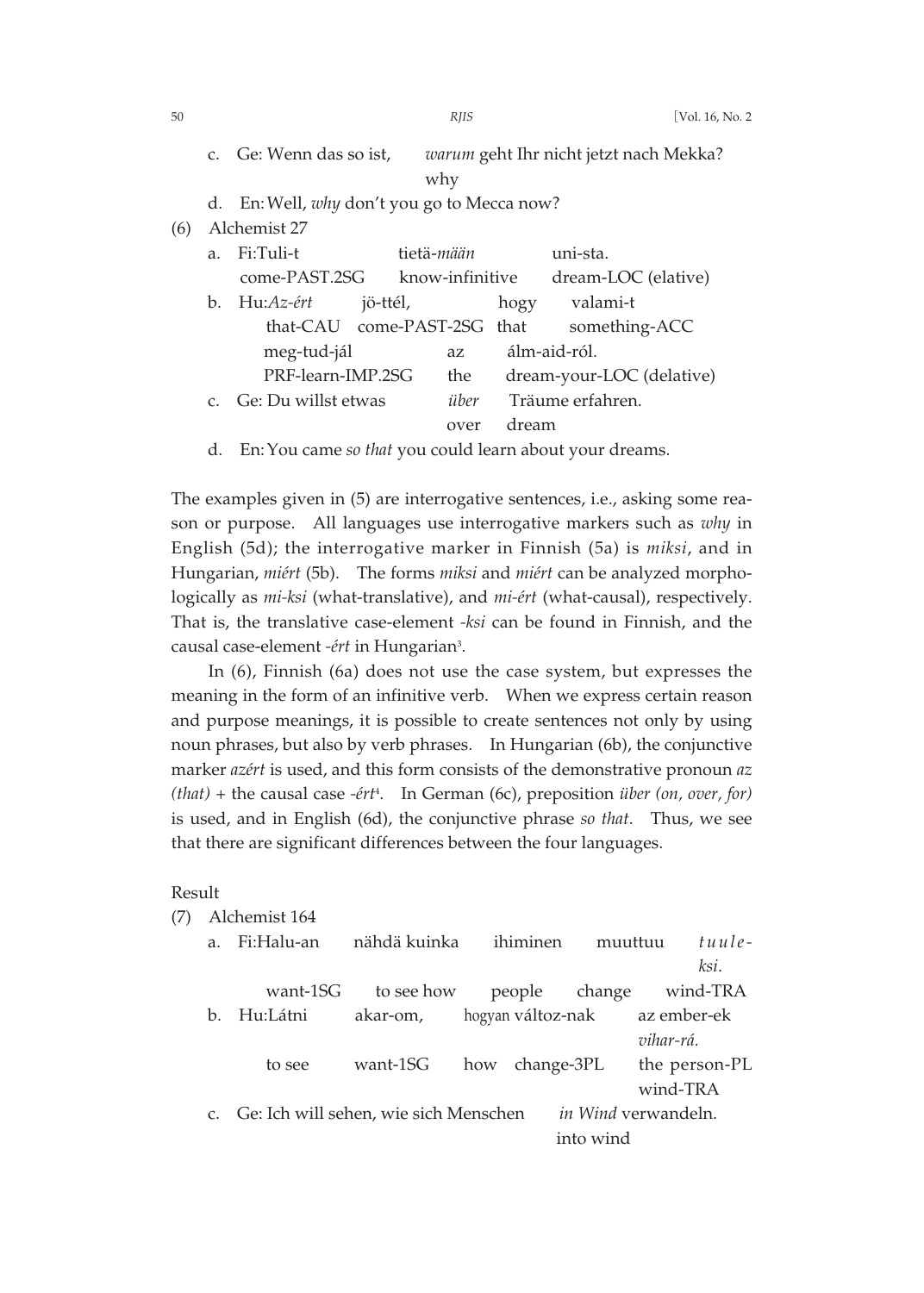d. En: I want to see how a man turns himself *into the wind*.

Next comes adverbials for expressing result; this is related to reason and purpose, because all three meanings may fall into the category of causal relations. Indeed, the translative case is used in Finnish (7a), as shown in (5a). In Hungarian (7b), causal case is used for reason and purpose, but the translative case is observed in result. However in German (7c) and English (7d), prepositions *in* and *into* are used, as they do not have any causal case or translative case.

Role

| (8) |             | Piedra 17 |                                                                          |                                               |                   |           |                     |
|-----|-------------|-----------|--------------------------------------------------------------------------|-----------------------------------------------|-------------------|-----------|---------------------|
|     | a.          |           | Fi: Työskentel-in                                                        | myyjättäre-nä, makso-in                       |                   |           | opintovelka<br>-ni. |
|     |             |           |                                                                          | work-PAST.1SG salesgirl-ESS pay-PAST.1SG      |                   |           | course debt-<br>my  |
|     | $h_{\cdot}$ |           | Hu:Eladó-ként<br>Seller-ESS<br>a tanulmány-aim-at,<br>the courses-my-ACC | dolgoz-tam,<br>work-PAST.1SG                  | mag-am<br>self-my | fiz-ettem | pay-PAST.1SG        |
|     |             |           | c. Ge: Ich arbeitete                                                     | als Verkäuferin, bezahlte von dem Gehalt mein |                   |           |                     |
|     |             |           |                                                                          | Studium,                                      |                   |           |                     |

as shop clerk

d. En: I was working *as a salesgirl* to pay for my courses.

Finally, we have the role meaning. This is different from reason, purpose, and result, but is still a type of adverbial meaning. Both Finnish and Hungarian possess the appropriate case — the essive — to express this meaning. German and English do not even use a preposition, but instead use conjunctions *als* and *as*.

Table 1 summarizes the functional distributions of the forms in four languages. The contrastive results of adverbial forms (cases and adpositions) are illustrated in four languages, and it is clear that there are marked differences between the Finno-Ugric and the Indo-European in terms of morphology. The adverbial cases in Finnish and Hungarian are functionally equivalent to the prepositional or lexical forms in English and German. Moreover, I claim that the translative cases in Finnish and Hungarian differ in their behaviors. The translative in Finnish covers cause, reason, and result, whereas the translative in Hungarian indicates result only; in Hungarian, there is the causal case to express cause and reason.

Both Finnish and Hungarian have causal postpositions; *miatt* in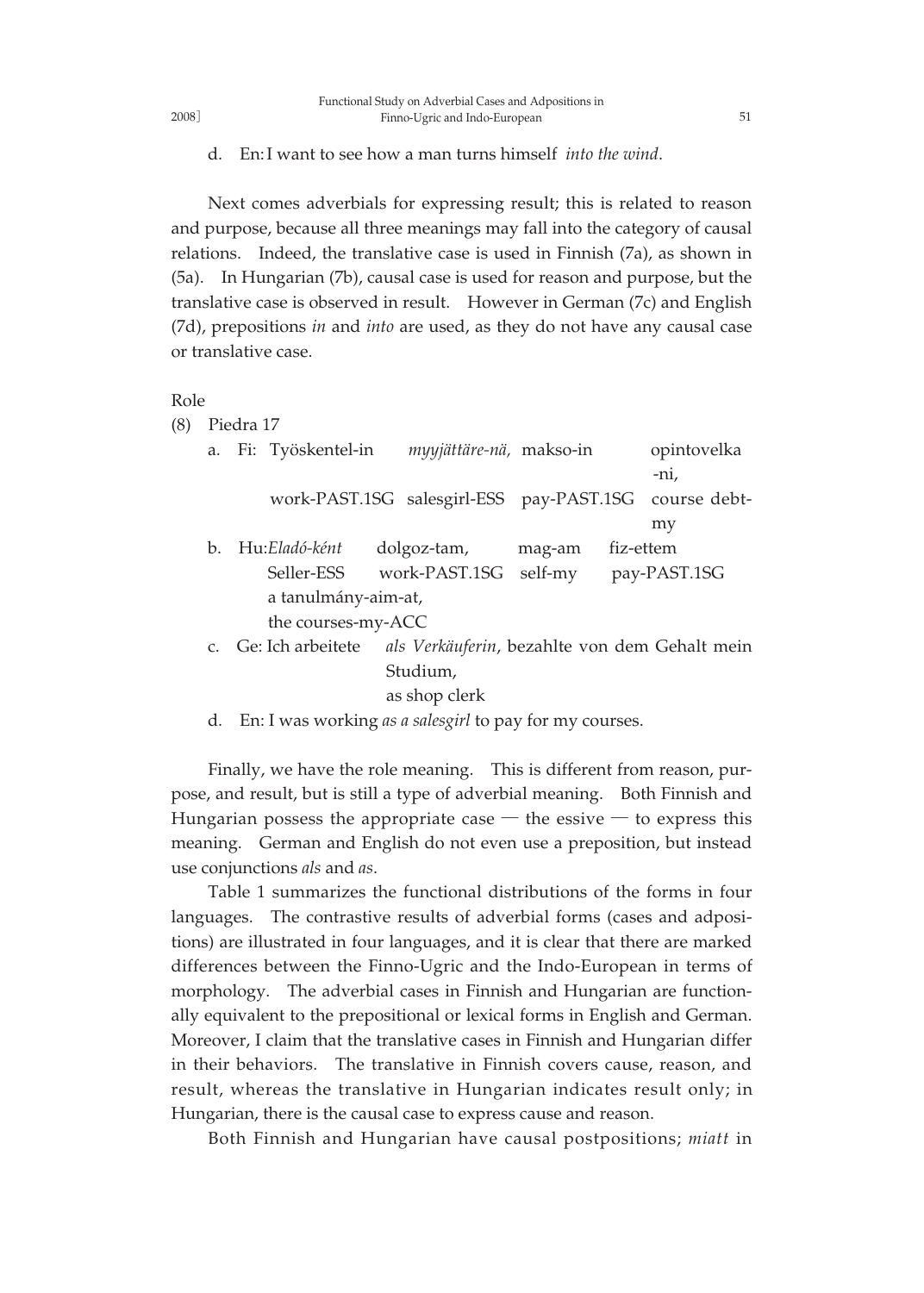| Meanings       | Finnish      | Hungarian   | German          | English           |
|----------------|--------------|-------------|-----------------|-------------------|
| Cause, reason, | Translative, | Causal,     | Prep(über), Lex | $Prep(for)$ , Lex |
| purpose        | Postp        | Postp       |                 |                   |
| result         | Translative  | Translative | Prep(into)      | Prep(into)        |
| role           | Essive       | Essive      | Conj(als)       | Conj(as)          |

**Table 1: Adverbial constructions on cause, role, and result:**

(Postp: Postposition; Prep: Preposition; Conj: Conjunction; Lex: Lexical means)

Hungarian, *takia*, *puolsta*, and *vuoksi* in Finnish, as in (9) below. These causal postpositions indicate only reason, as shown in Table 1. In other words, in Finnish and Hungarian there are two forms (case (translative or causal) and postposition) to convey a reason.

#### (9) Alchemist 122

|                                                 |  | a. Fi: Ennusmerkki-en vuoksi -                  |  |       | alkemsti vasta-si.      |               |  |  |
|-------------------------------------------------|--|-------------------------------------------------|--|-------|-------------------------|---------------|--|--|
|                                                 |  | omen-GEN                                        |  | POSTP | alchemist a n s w e r - |               |  |  |
|                                                 |  |                                                 |  |       |                         | 3SG.PAST      |  |  |
|                                                 |  | b. Hu: A jel-ek miatt - felel-te                |  |       |                         | az alkemista. |  |  |
|                                                 |  | the omen-PL POSTP answer-3SG.PAST the alchemist |  |       |                         |               |  |  |
| 'Because of the omens - the alchemist answered' |  |                                                 |  |       |                         |               |  |  |

By means of the study of the adverbial constructions contrasting the essive, causal, and translative cases, the characteristics of Finno-Ugric adverbial cases and the related adposition forms in the Finno-Ugric and Indo-European will be clarified. For that purpose, a semantic map of the adverbial functions has been created. This type of visualization is termed as a semantic map approach, and was created by Haspelmath (2003) and Heine *et al.* (1991). In this section, I will demonstrate the step by step procedure of creating a semantic map.

- (10) Creating a semantic map:
	- 1. The semantic map is created by positioning of certain related functions (in this paper, reason, result, role, etc.). Haspelmath (2003) has already specified the placement of the functions from a typological perspective, and this paper addresses the placement of each of the function.
	- 2. The distances between functions are similar to the semantic distances between them.
	- 3. The semantic map in this study provides an approximate overview from cause (left) to result (right) in causal relations.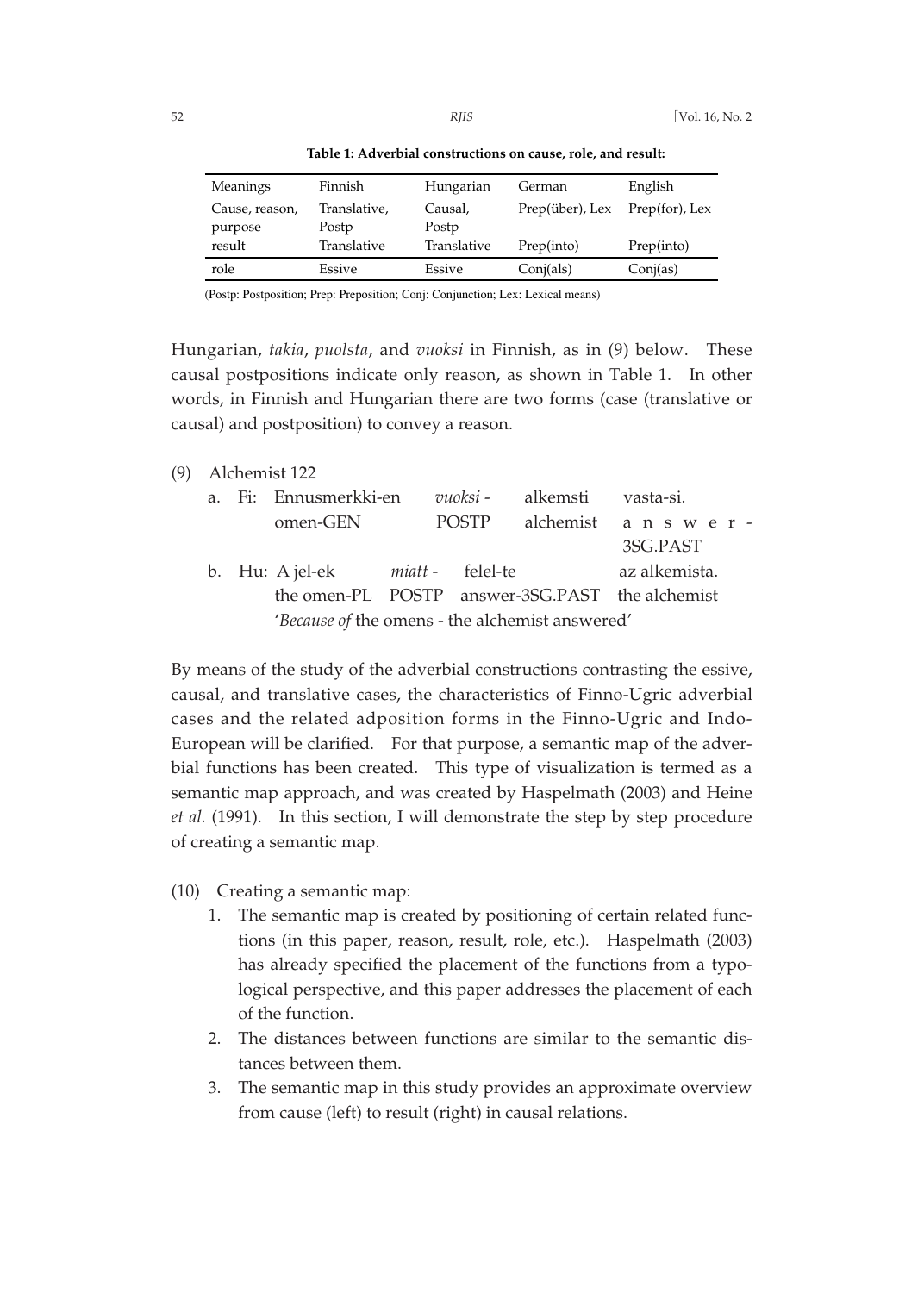

**Figure 1: Semantic map of reason- result- role functions:**

Thus, this paper creates a semantic map of selected adverbial meanings, as shown in Figure 1.

There is a semantic line from cause to role via reason and result. Purpose is related to reason and result. Role and manner are related to each other, and the manner function will be discussed in the next section. The causal case in Hungarian is located within the cause and reason functions. The translative case in Hungarian falls within the result and purpose functions; moreover, the translative case in Finnish occupies reason. In English and German, there is no causal or translative cases; instead the prepositions: *for*, *from*, *to*, and *into* are used. The essive case covers role, except in English and German conjunctions cover both role and manner.

### **4. Discussion**

In this section, the following two points are discussed in terms of morphosemantics. The first point is that there are differences between case and adpositions between the four languages, and the formal differences among the languages are specified. The second point is that there are conjunctions for role and manner in English and German, whereas Finnish and Hungarian use the essive case for role. The differing usages of such conjunctions and essive case will be examined.

First, I consider the difference between using cases and adpositions (prepositions and postpositions) among the four languages. There are many adverbial cases in Finnish and Hungarian, such as the causal, essive, and translative cases, and these may express reason, result, and other such meanings. In English and German, on the other hand, there is no such adverbial case; instead, these languages use another form, i.e., prepositions. Also, there are other possible ways to express reason and other meanings; in my contrastive data, there are many other lexical or verbal forms indicating the adverbial meanings (see Examples (6)). However, as pointed out in (9), there are causal postpositions in Finnish and Hungarian, and which have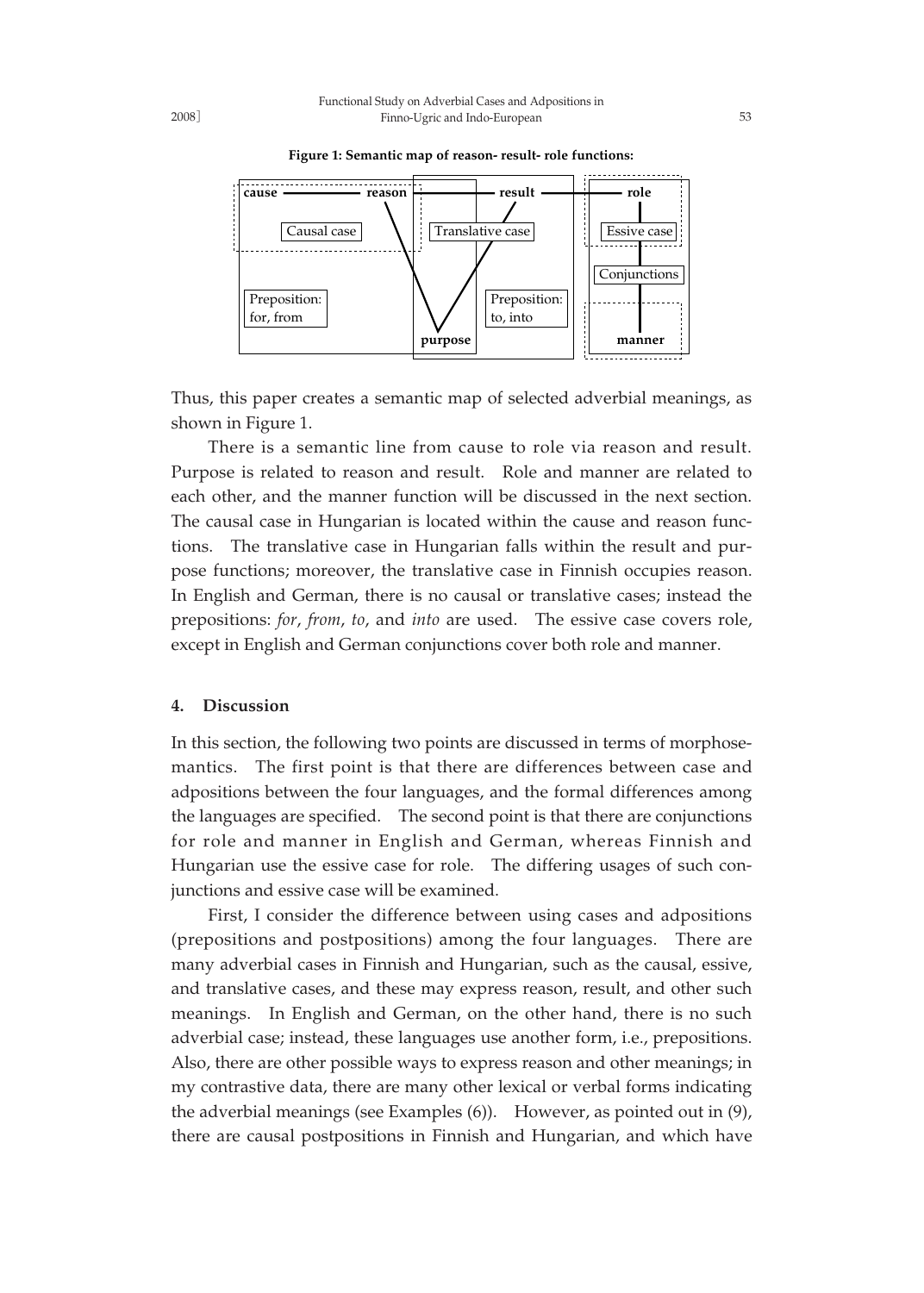not only the adverbial cases but also some "adverbial" postpositions. Thus, it turns out that there is clearly a morphological characteristic common to all the four languages, since all of them use adpositions for reason.

Second, a discussion of conjunctions for role and other meanings. The following (11) and (12) are manner and figurative meanings. These two are related to the role, as shown in Figure 1.

#### Manner

| (11)       |    | Alchemist 17                              |                     |      |                                                                |             |                                                                          |
|------------|----|-------------------------------------------|---------------------|------|----------------------------------------------------------------|-------------|--------------------------------------------------------------------------|
|            | a. | Fi: Hän oli näh-nyt sama-n                |                     |      | une-n                                                          |             | kuin viikko-                                                             |
|            |    | he                                        |                     |      |                                                                |             | a aiemmin<br>was see-partp same-GEN dream-GEN as week-PAR<br>previous    |
|            |    | ja                                        | herä-nnyt           | taas | ennen loppu-a.<br>and wake-partp again before end-PAR          |             |                                                                          |
|            |    | b. Hu: Ugyanaz-t álmod-ta,                |                     |      | mint a múlt hét-en,                                            |             |                                                                          |
|            |    |                                           |                     |      | (superessive)                                                  |             | same-ACC dream-PAST.3SG as the last week-LOC                             |
|            |    | és<br>and                                 | megint a vég-e      |      | elött<br>again the end-its before wake-PAST.3SG                | fölébred-t. |                                                                          |
|            |    |                                           |                     |      |                                                                |             | c. Ge: Wieder hatte er den gleichen Traum gehabt wie vor einer<br>Woche, |
|            |    |                                           |                     |      |                                                                |             | like ago one<br>week                                                     |
|            |    |                                           |                     |      | und wieder war er vor dessen Ende aufgewacht.                  |             |                                                                          |
|            |    |                                           |                     |      | d. En: He had had the same dream that night as a week ago,     |             |                                                                          |
|            |    |                                           |                     |      | and once he had awakened before it ended.                      |             |                                                                          |
| Figurative |    |                                           |                     |      |                                                                |             |                                                                          |
| (12)       |    | Alchemist 26                              |                     |      |                                                                |             |                                                                          |
|            | a. | Fi: Se kuulost-i<br>it sound-PAST.3SG     |                     |      | mustalai-sen rukoukse-lta.                                     | tive)       | gipsy-GEN prayer-LOC (abla-                                              |
|            |    | b. Hu: Olyan vol-t,<br>such               |                     |      | mint egy cigány imádság.<br>be-PAST.3SG like one gypsy praying |             |                                                                          |
|            |    | c. Ge: Es klang nach einem Zigeunergebet. |                     |      |                                                                |             |                                                                          |
|            |    |                                           | to one gypsy prayer |      |                                                                |             |                                                                          |

d. En: It sounded *like a Gypsy prayer.*

Conjunctions are used for manner in (11): *kuin* in Finnish, *mint* in Hungarian, wie in German, and *as* in English. In Hungarian, there is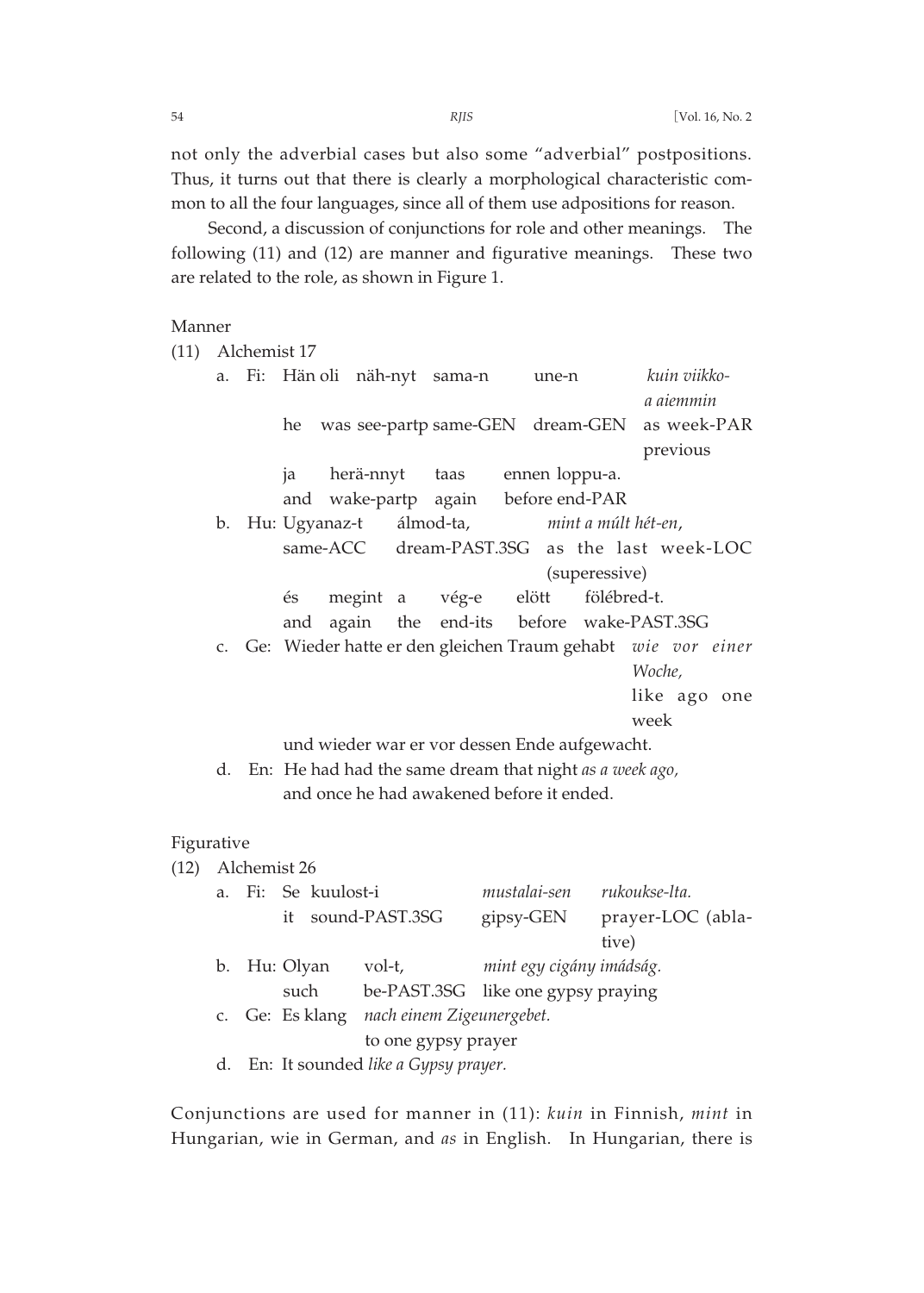another possibility for the use of the essive case, but the essive in Finnish does not convey a manner. The conjunction *mint* in Hungarian is used for the figurative meaning as well<sup>5</sup>. Other languages differ from each other: the ablative case *-lta* in Finnish, a preposition *nach* in German, and a conjunction *like* in English. Then there is the locative case in Finnish, but preposition *nach* in German; nevertheless conjunctions *kuin* in Finnish and *wie* in German are used to express manner and figurative meanings. To sum up, there are three discrete morphological ways for indicating cause, reason, purpose, result, role, manner, and figurative meanings.

Although in Finnish and Hungarian, there are many adverbial cases, there are none for manner and figurative; instead, conjunctions are preferred, as in English and German. These formal selections among several adverbial meanings are inclined to be common to the four languages, and they may share some morphosemantic factors such as iconicity, or cognitive basis.

#### **5. Conclusion**

This paper has examined several forms (cases, adpositions, and conjunctions) for some adverbial meanings among four languages: English, Finnish, German, and Hungarian. There are clear morphological differences and common features between Finno-Ugric and Indo-European.

First, Finnish and Hungarian have certain special cases (causal, translative, and essive), and they use these adverbial cases for reason, purpose, result, and role. In English and German, however, there are no such adverbial cases, instead there are prepositions like *for*, *into*, etc. Second, the adverbial cases in Finnish and Hungarian cover some adverbial meanings, but these languages utilize postpositions to convey reasons, and conjunctions for manner and figurative meanings. The usage of conjunctions for role, manner, and figurative are observed in the four languages. Finally, this paper has shown that there is a morphological parallelism among the four languages, with regard to the forms (case, adposition, or conjunction) they feature for an adverbial meaning.

#### **Notes**

\* This work is supported by a grant-in-aid (2005-2007) from the Japan Society for the Promotion of Science (JSPS). My thanks to the participants of The 12th International Morphology Meeting (May 2006, Budapest, Hungary). I take full responsibility for any inadvertent errors that may exist.

The following abbreviations are used: ACC- accusative; CAU- causal; GEN- genitive; LOC- locatives; ESS- essive; PART- partitive; partp- participle form; PAST- past tense; POS- possessive suffix; POSTP- postposition; PRF- verbal prefix; TRA- translative; SG- singular; PL- plural; 1, 2, 3- 1st, 2nd, 3rd person, respectively.

2008]